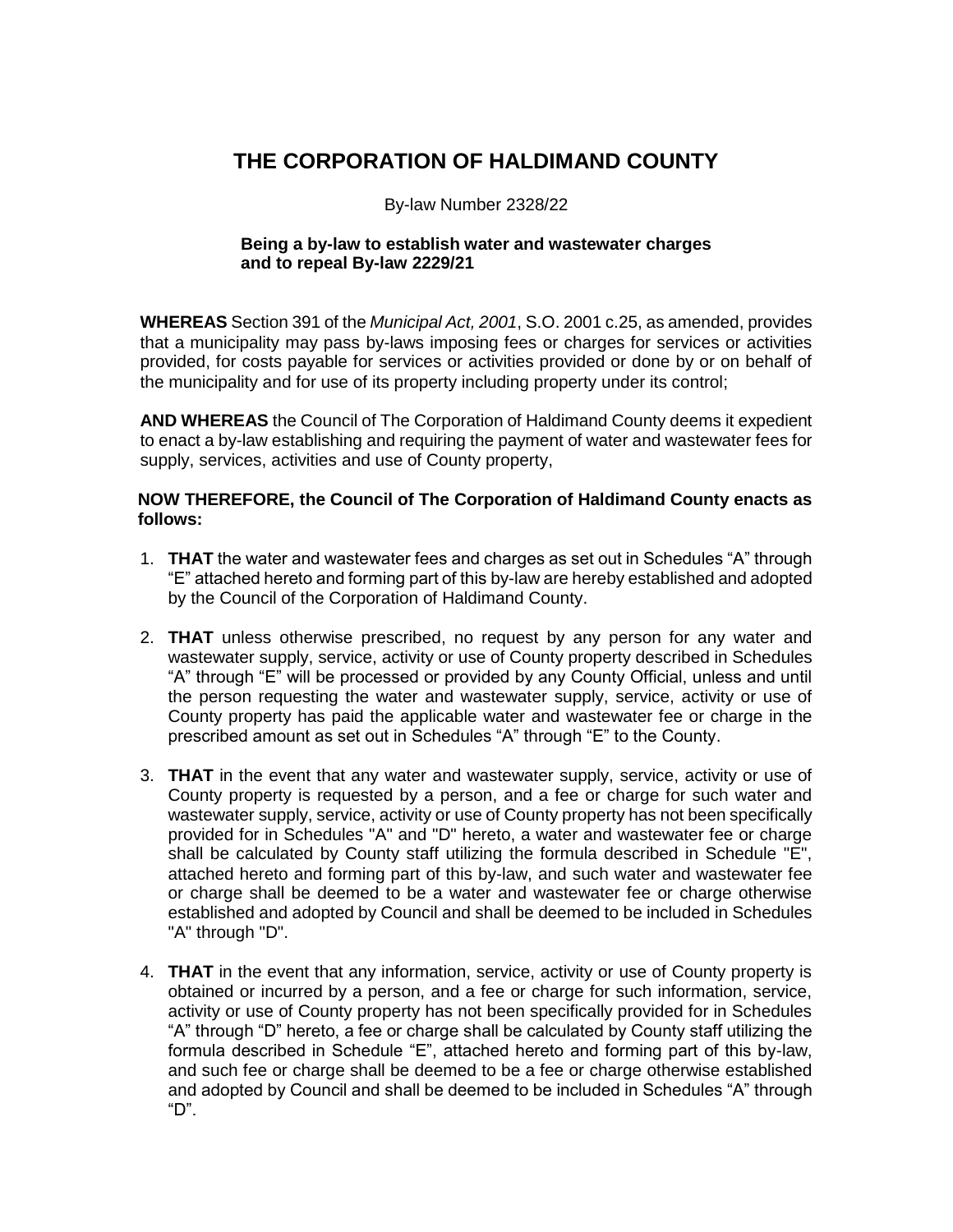- 5. **THAT** unless otherwise prescribed, the fees and charges established by this by-law shall be payable to The Corporation of Haldimand County by cash, money order, certified cheque, cheque, debit card, through a financial institution, or online via credit card when due.
- 6. **THAT** where any payment is received on account, the payment will first be applied against late payment charges owing according to the length of time the charges have been owing, with charges imposed earlier being discharged before charges imposed later. The payment will then be applied against the total amount owing according to the length of time they have been owing, with amounts imposed earlier being discharged before amounts imposed later.
- 7. **THAT** a percentage of one and one-quarter percent (1¼%) shall be imposed as a penalty for non-payment of fees and charges remaining unpaid on the first day following the last day for payment of such fees and charges and thereafter, an additional charge of one and one-quarter percent (1¼%) shall be imposed and shall be added to any remaining fees and charges remaining unpaid on the first day of such calendar month in which the default continues until a new by-law is established.
- 8. **THAT** the Treasurer be authorized to adjust penalty/interest applied above under the following conditions: (i) if the County has applied said penalty/interest in error, at the sole discretion of the County, 100% of the penalty/interest applied will be removed; or (ii) if the County, at its sole discretion, was negligent or contributed in part to the application of the penalty/interest in error, 50% of the penalty/interest will be removed. All further adjustments to penalty/interest require specific Council approval or an appeal to the applicable Provincial court.
- 9. **THAT** the Treasurer be authorized to write off small unpaid balances under \$10 as the Treasurer deems appropriate.
- 10. **THAT** in the event any part of this by-law, including any part of Schedules "A" through "D", is determined by a Court of competent jurisdiction to be invalid or of no force and effect, it is the stated intention of Council that such invalid part of the by-law shall be severable and that the remainder of this by-law including the remainder of Schedules "A" through "D", as applicable, shall continue to operate and to be in force and effect.
- 11. **THAT** in the event another by-law of The Corporation of Haldimand County establishes a fee or charge for water and wastewater services that is not referenced by this by-law and that is not inconsistent with this by-law, the fee or charge established by that or other by-law shall be deemed to be included in Schedules "A" through "D" attached hereto.
- 12. **THAT** the fees and charges set out in this by-law shall be effective for any bills issued on or after February 1, 2022 for services rendered on or after February 1, 2022.
- 13. **THAT** any provision of any by-law that is inconsistent with this by-law shall be hereby repealed.
- 14. **THAT** this by-law shall be known as the "Water and Wastewater Fees and Service Charges By-law".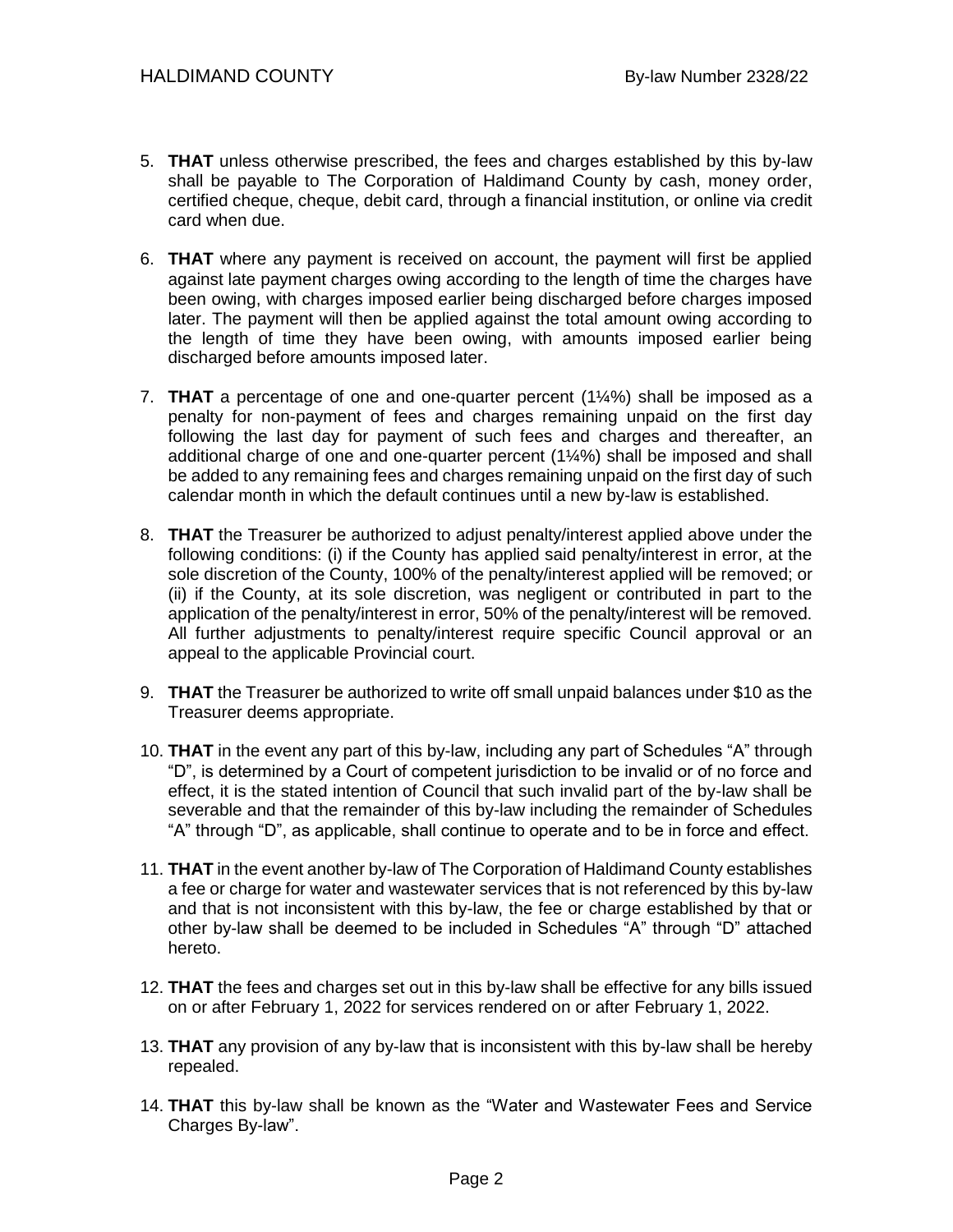- 15. **THAT** By-law No. 2229/21 and any amendments thereto are hereby repealed in their entirety.
- 16. **AND THAT** this by-law shall be effective February 1, 2022.

READ a first and second time this 13<sup>th</sup> day of January, 2022.

READ a third time and finally passed this 13<sup>th</sup> day of January, 2022.

DEPUTY MAYOR

\_\_\_\_\_\_\_\_\_\_\_\_\_\_\_\_\_\_\_\_\_\_\_\_\_\_\_\_\_\_\_\_\_\_

\_\_\_\_\_\_\_\_\_\_\_\_\_\_\_\_\_\_\_\_\_\_\_\_\_\_\_\_\_\_\_\_\_\_ **CLERK**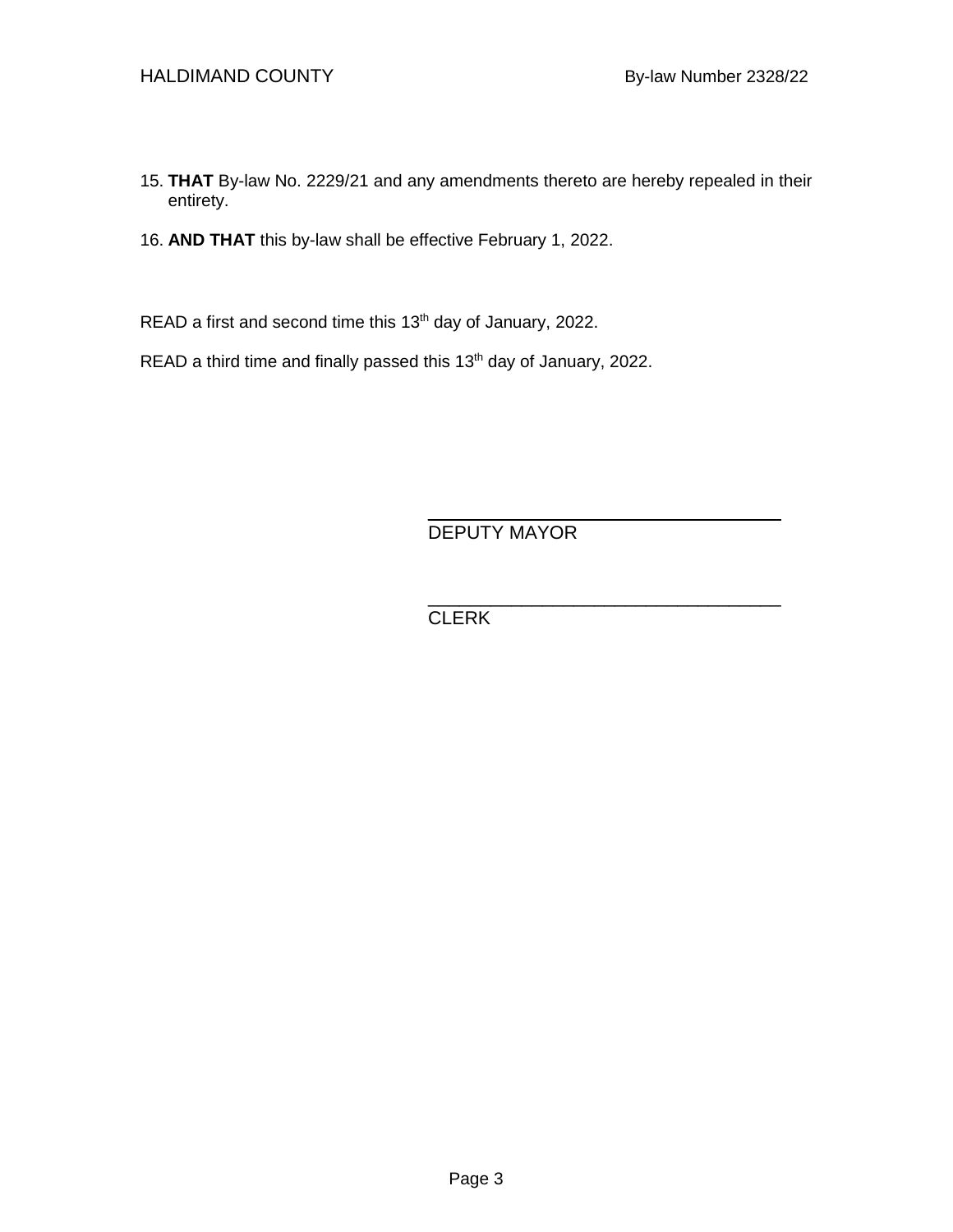

#### **WATER AND WASTEWATER FEES AND SERVICE CHARGES BY-LAW INDEX OF SCHEDULES**

| <b>Schedule</b> | <b>Division</b>                                           |
|-----------------|-----------------------------------------------------------|
| A               | Water and Wastewater Metered Charges                      |
| в               | Water and Wastewater Bulk Service Charges                 |
| C               | Water and Wastewater General Fees                         |
| D               | Water and Wastewater Access Refusal and Tampering Charges |
| Е               | Fees and Charges Cost Calculation Template                |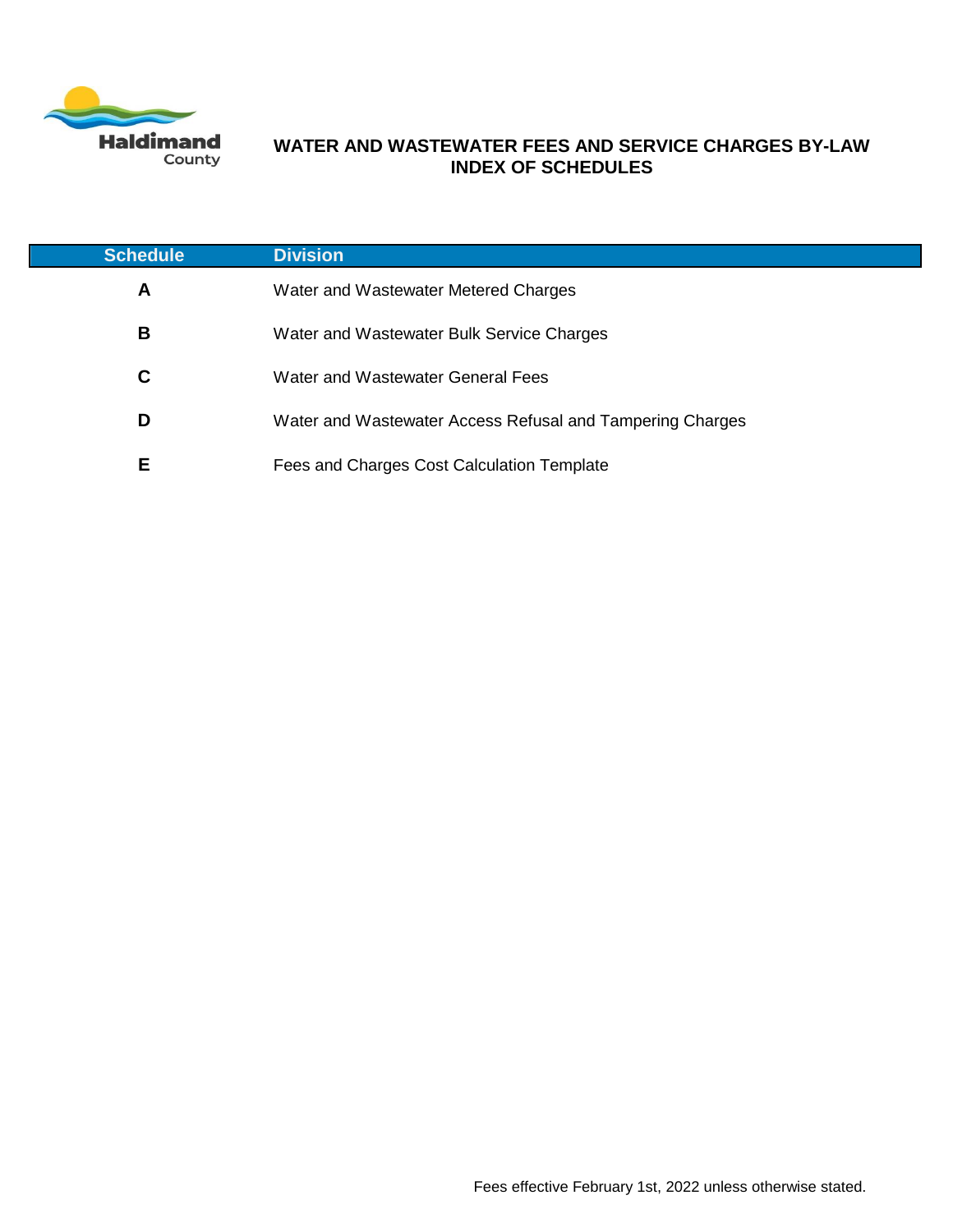

# **Schedule A - Metered Charges**

| <b>Water and Wastewater Metered</b><br><b>Charges</b>                                                                                                                                                                                                                                                                        |         | <b>Description</b>                                       | 2022 Charge |  |  |
|------------------------------------------------------------------------------------------------------------------------------------------------------------------------------------------------------------------------------------------------------------------------------------------------------------------------------|---------|----------------------------------------------------------|-------------|--|--|
| <b>Water</b>                                                                                                                                                                                                                                                                                                                 |         |                                                          |             |  |  |
| <b>Consumption Charges</b>                                                                                                                                                                                                                                                                                                   | \$/m3   |                                                          |             |  |  |
|                                                                                                                                                                                                                                                                                                                              |         | \$/month based on domestic service size requirements     | \$1.0139    |  |  |
| <b>Basic Charges:</b>                                                                                                                                                                                                                                                                                                        |         | Service Size:                                            |             |  |  |
|                                                                                                                                                                                                                                                                                                                              | mm      | inches                                                   | see below   |  |  |
| R1/C1                                                                                                                                                                                                                                                                                                                        | 16 & 19 | 5/8 & 3/4                                                | \$22.35     |  |  |
| R2/C2                                                                                                                                                                                                                                                                                                                        | 25      | 1                                                        | \$22.35     |  |  |
| R3/C3                                                                                                                                                                                                                                                                                                                        | 37      | 1.5                                                      | \$126.28    |  |  |
| <b>R4/C4</b>                                                                                                                                                                                                                                                                                                                 | 50      | 2                                                        | \$274.46    |  |  |
| C <sub>5</sub>                                                                                                                                                                                                                                                                                                               | 75      | 3                                                        | \$482.99    |  |  |
| C <sub>6</sub>                                                                                                                                                                                                                                                                                                               | 100     | 4                                                        | \$960.62    |  |  |
| C <sub>7</sub>                                                                                                                                                                                                                                                                                                               | 150     | 6                                                        | \$1,786.91  |  |  |
| C <sub>8</sub>                                                                                                                                                                                                                                                                                                               | 200     | 8                                                        | \$3,052.17  |  |  |
| <b>Flat Rate</b>                                                                                                                                                                                                                                                                                                             |         | Consumption charge: 15 m3/month (20 m3/month<br>in 2020) | \$15.21     |  |  |
|                                                                                                                                                                                                                                                                                                                              |         | R1/C1 Basic Charge                                       | \$22.35     |  |  |
|                                                                                                                                                                                                                                                                                                                              |         | <b>Total Flat Rate</b>                                   | \$37.56     |  |  |
| When a property temporarily discontinues the supply of water or when a<br>property is being developed or re-developed, a standby charge is billed based<br><b>Standby Charge</b><br>on the basic rate for the applicable service size until connection is in place.<br>The standby charge represents the Basic Water charge. |         |                                                          |             |  |  |
| <b>Wastewater</b>                                                                                                                                                                                                                                                                                                            |         |                                                          |             |  |  |
| <b>Consumption Charges</b>                                                                                                                                                                                                                                                                                                   |         | $\frac{m}{3}$                                            | \$1.4803    |  |  |
|                                                                                                                                                                                                                                                                                                                              |         | \$/month based on domestic service size requirements     |             |  |  |
| <b>Basic Charges:</b>                                                                                                                                                                                                                                                                                                        |         | Service Size:                                            | see below   |  |  |
|                                                                                                                                                                                                                                                                                                                              | mm      | inches                                                   |             |  |  |
| R1/C1                                                                                                                                                                                                                                                                                                                        | 16 & 19 | 5/8 & 3/4                                                | \$24.71     |  |  |
| <b>R2/C2</b>                                                                                                                                                                                                                                                                                                                 | 25      | 1                                                        | \$24.71     |  |  |
| R3/C3                                                                                                                                                                                                                                                                                                                        | 37      | 1.5                                                      | \$139.59    |  |  |
| <b>R4/C4</b>                                                                                                                                                                                                                                                                                                                 | 50      | 2                                                        | \$303.38    |  |  |
| C <sub>5</sub>                                                                                                                                                                                                                                                                                                               | 75      | 3                                                        | \$533.89    |  |  |
| C <sub>6</sub>                                                                                                                                                                                                                                                                                                               | 100     | 4                                                        | \$1,061.84  |  |  |
| C7                                                                                                                                                                                                                                                                                                                           | 150     | $\,6$                                                    | \$1,975.20  |  |  |
| C <sub>8</sub>                                                                                                                                                                                                                                                                                                               | 200     | 8                                                        | \$3,373.78  |  |  |
| <b>Flat Rate</b>                                                                                                                                                                                                                                                                                                             |         | Consumption charge: 15 m3/month (20 m3/month<br>in 2020) | \$22.20     |  |  |
|                                                                                                                                                                                                                                                                                                                              |         | R1/C1 Basic Charge                                       | \$24.71     |  |  |
|                                                                                                                                                                                                                                                                                                                              |         | <b>Total Flat Rate</b>                                   | \$46.91     |  |  |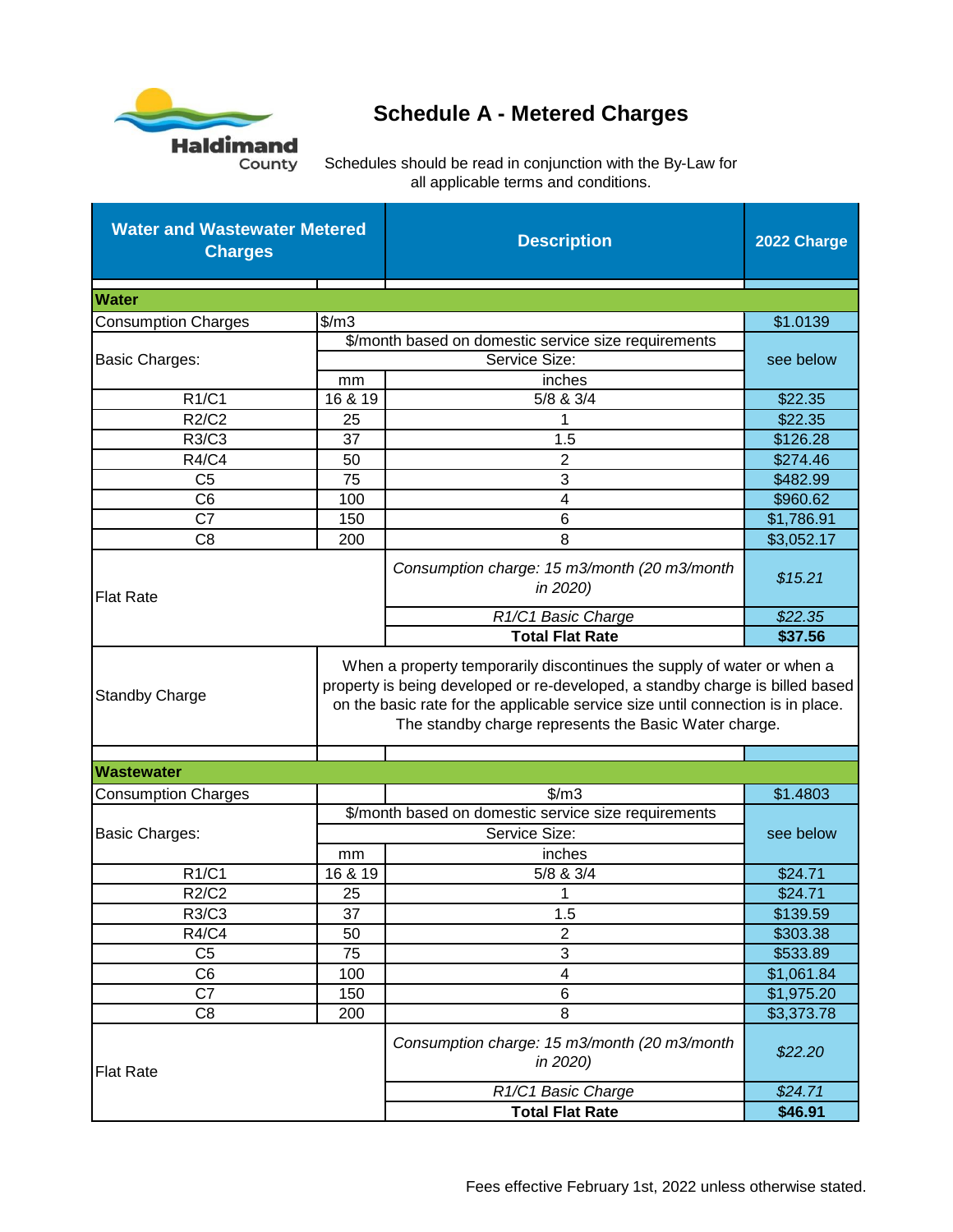

# **Schedule A - Metered Charges**

| <b>Water and Wastewater Metered</b><br><b>Charges</b> |                                                                                                                                                                                                                                                                                                                                                                            | <b>Description</b>                                                                                                                         | 2022 Charge |
|-------------------------------------------------------|----------------------------------------------------------------------------------------------------------------------------------------------------------------------------------------------------------------------------------------------------------------------------------------------------------------------------------------------------------------------------|--------------------------------------------------------------------------------------------------------------------------------------------|-------------|
| <b>Standby Charge</b>                                 | When a property temporarily discontinues the use of the wastewater system<br>or when a property is being developed or re-developed and discontinues the<br>use of the wastewater system, a standby charge is billed based on the basic<br>rate for the applicable service size until connection is in place. The standby<br>charge represents the Basic Wastewater charge. |                                                                                                                                            |             |
| <b>Water and Wastewater Arrears</b>                   |                                                                                                                                                                                                                                                                                                                                                                            |                                                                                                                                            |             |
| <b>Transfer to Taxes</b>                              |                                                                                                                                                                                                                                                                                                                                                                            | Non-payment will result in the outstanding amounts due being transferred to<br>the current property owners tax account within 60 days.     |             |
| <b>Transfer to Taxes - Tenants</b>                    |                                                                                                                                                                                                                                                                                                                                                                            | Non-payment by a tenant will result in the outstanding amount due being<br>transferred to the property owner's tax account within 60 days. |             |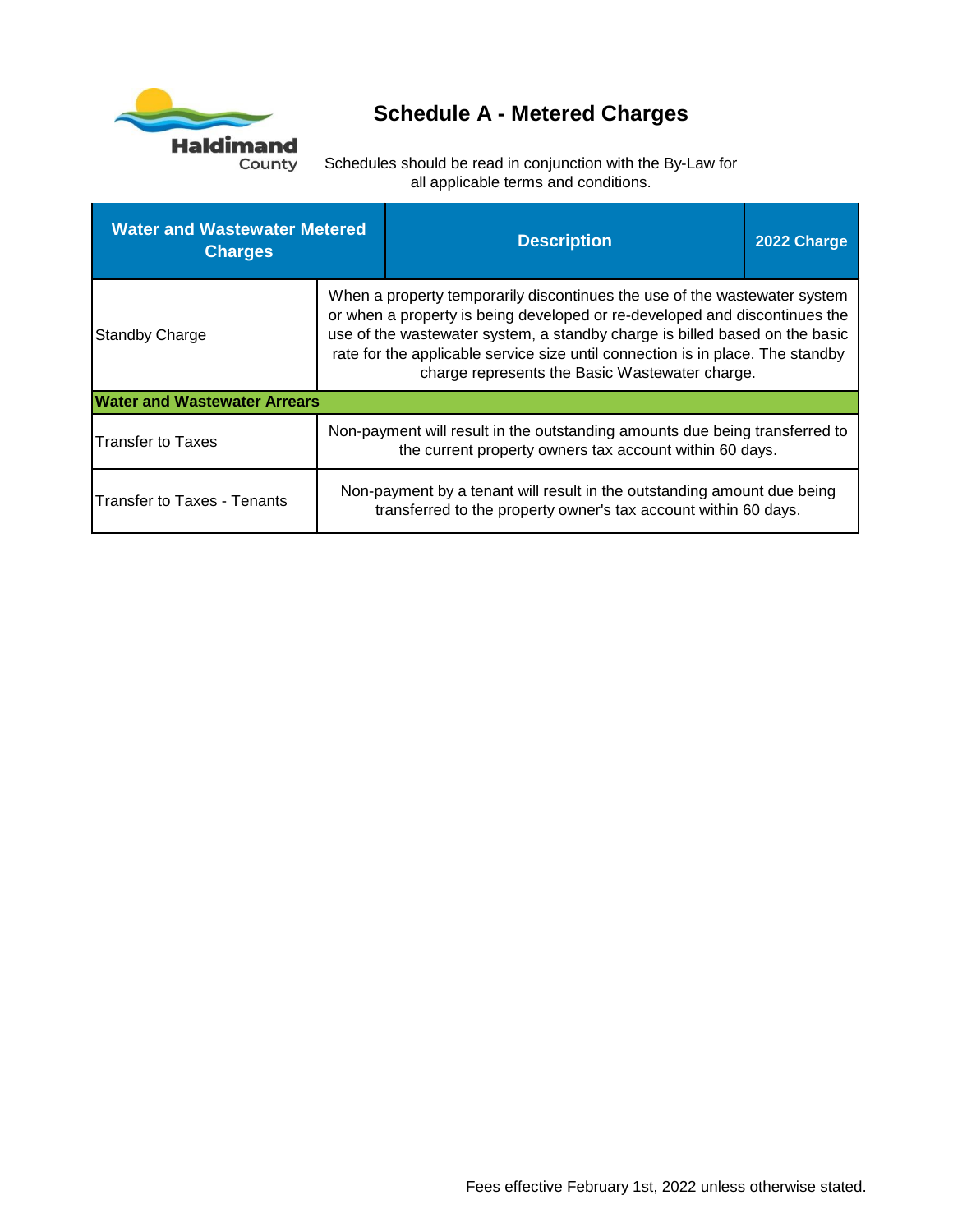

## **Schedule B - Bulk Service Charges**

| <b>Water and Wastewater Bulk Service</b><br><b>Charges</b> | <b>Description</b>                                                                                                                   | 2022 Charge                     |
|------------------------------------------------------------|--------------------------------------------------------------------------------------------------------------------------------------|---------------------------------|
| <b>Water</b>                                               |                                                                                                                                      |                                 |
| <b>Bulk Water Consumption Rate</b>                         | $\frac{m}{3}$                                                                                                                        | \$3.23                          |
| <b>Bulk Water Administration Fee</b>                       | for months with billable consumption                                                                                                 | \$18.51                         |
| <b>Bulk Water</b>                                          | Account Activation Fee (note: accounts will be<br>deactivated if there is no consumption in the prior<br>twelve month calendar year) | \$30.36                         |
| <b>Bulk Water</b><br><b>Re-Activation Fee</b>              |                                                                                                                                      | \$30.36                         |
| New Credit Wholesale Rate                                  | \$/m3 (12% reduction of metered water charge<br>based on agreement)                                                                  | \$0.89                          |
| <b>Wastewater</b>                                          |                                                                                                                                      |                                 |
| <b>Bulk Wastewater Disposal</b>                            | Leachate - Local Volumetric Charge (\$/m3)                                                                                           | \$20.90                         |
| <b>Bulk Wastewater Disposal</b>                            | Leachate - Base Charge                                                                                                               | \$724,200                       |
| <b>Bulk Wastewater Disposal</b>                            | Leachate - Haldimand Leachate Capital Charge<br>(annual)                                                                             | \$27,137                        |
| Effluents exceeding the wastewater use by-<br>law limits   |                                                                                                                                      | cost recovery<br>plus Admin Fee |
| <b>Bulk Wastewater Disposal Consumption</b><br>Rate        | Blended Septic/Holding Toilet Waste (per m3)                                                                                         | \$15.45                         |
| <b>Bulk Wastewater Disposal Administration</b><br>Fee      | Septic/Holding Tank/Portable Toilet Hauler<br>Administration Fee (per month) for months with<br>billable disposable volumes          | \$18.51                         |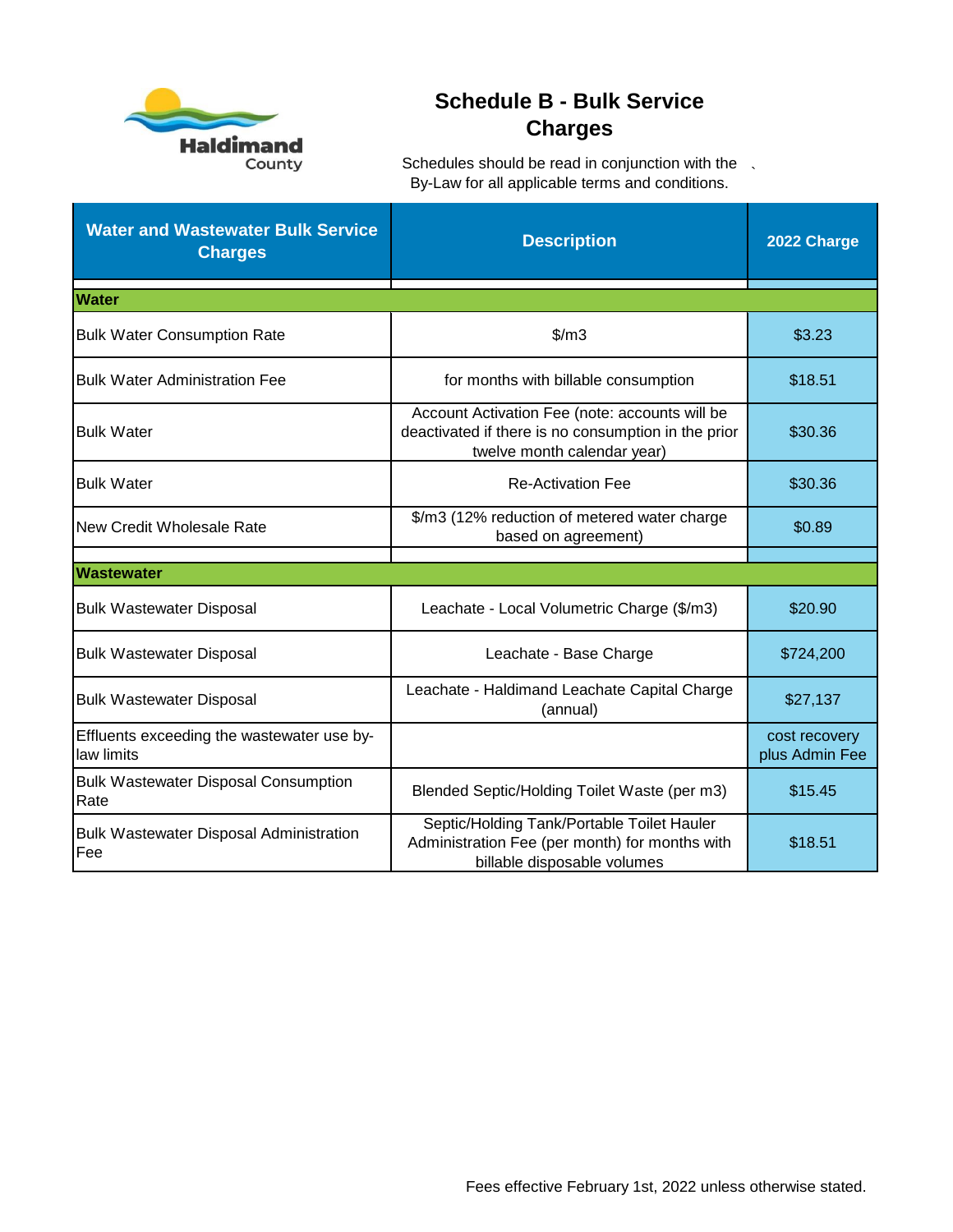

| <b>Water and Wastewater General Fees</b>                           | <b>Description</b>                                                                                                                                                                                                                                | 2022 Charge                       |  |
|--------------------------------------------------------------------|---------------------------------------------------------------------------------------------------------------------------------------------------------------------------------------------------------------------------------------------------|-----------------------------------|--|
| <b>Connection Permits and Fees</b>                                 |                                                                                                                                                                                                                                                   |                                   |  |
|                                                                    | Charges payable to the Corporation of Haldimand County for permits, inspections, material and labour. Charges vary depending<br>on type and size of connection.                                                                                   |                                   |  |
| <b>Missed Appointment Fee</b>                                      |                                                                                                                                                                                                                                                   | \$100                             |  |
| <b>Water Connection</b>                                            | Main to Street Line: Includes Inspection and Main Tap<br>(contractor to supply all materials)                                                                                                                                                     | \$382                             |  |
| <b>Water Meter</b>                                                 | Water Meter for new construction                                                                                                                                                                                                                  | <b>Meter Cost</b>                 |  |
|                                                                    | 5/8" or 3/4" Meter                                                                                                                                                                                                                                | \$308                             |  |
|                                                                    | 1" Meter                                                                                                                                                                                                                                          | \$363                             |  |
|                                                                    | 1.5" Meter                                                                                                                                                                                                                                        | \$702                             |  |
|                                                                    | 2" Meter                                                                                                                                                                                                                                          | \$912                             |  |
| Water Main Service Connection 100mm (4")<br>Diameter and Larger    | Inspection includes: operating valves to isolate main,<br>installation inspection, pressure test verification, meter and<br>backflow installation, hi range chlorine sampling, flushing<br>(contractor to tap main and supply all materials)      | \$99 per hour                     |  |
| Bacteriological Testing for New 100mm (4")<br>Diameter & Larger    | Water Mains or Services - includes sampling and transport to<br>accredited laboratory per sampling site                                                                                                                                           | \$207                             |  |
| <b>Water Disconnection Inspection</b>                              | Inspection Only (contractor to supply all materials)                                                                                                                                                                                              | \$100                             |  |
| Sanitary Sewer Service Connection 100mm<br>(4") Diameter           | Main to Street Line - Includes Inspection and Main Tap<br>(contractor to supply all materials)                                                                                                                                                    | \$382                             |  |
| <b>Other Sanitary Sewer Service Connection</b><br><b>Diameters</b> | Main to Street Line: 150mm (6") or Greater Diameter:<br><b>Inspection Only</b>                                                                                                                                                                    | \$181                             |  |
| Sanitary Sewer Disconnection Inspection                            | Inspection Only (contractor to supply all materials)                                                                                                                                                                                              | \$100                             |  |
| <b>Connection Fees</b>                                             | Existing house to connect to the water system - per<br>Development Charges By-law for Singles and Semis                                                                                                                                           | per Development<br>Charges By-law |  |
| <b>Connection Fees</b>                                             | Existing house to connect to the sewer system - per<br>per Development<br>Development Charges By-law for Singles and Semis<br>Charges By-law                                                                                                      |                                   |  |
| <b>Connection Fees</b>                                             | Monthly Fee for new construction prior to the meter<br>installation. Based on Flat Rate of 20 m3 volume for Water<br><b>Flat Rate Water</b><br>and Wastewater. Monthly fee will be charged until a water<br>and Wastewater<br>meter is installed. |                                   |  |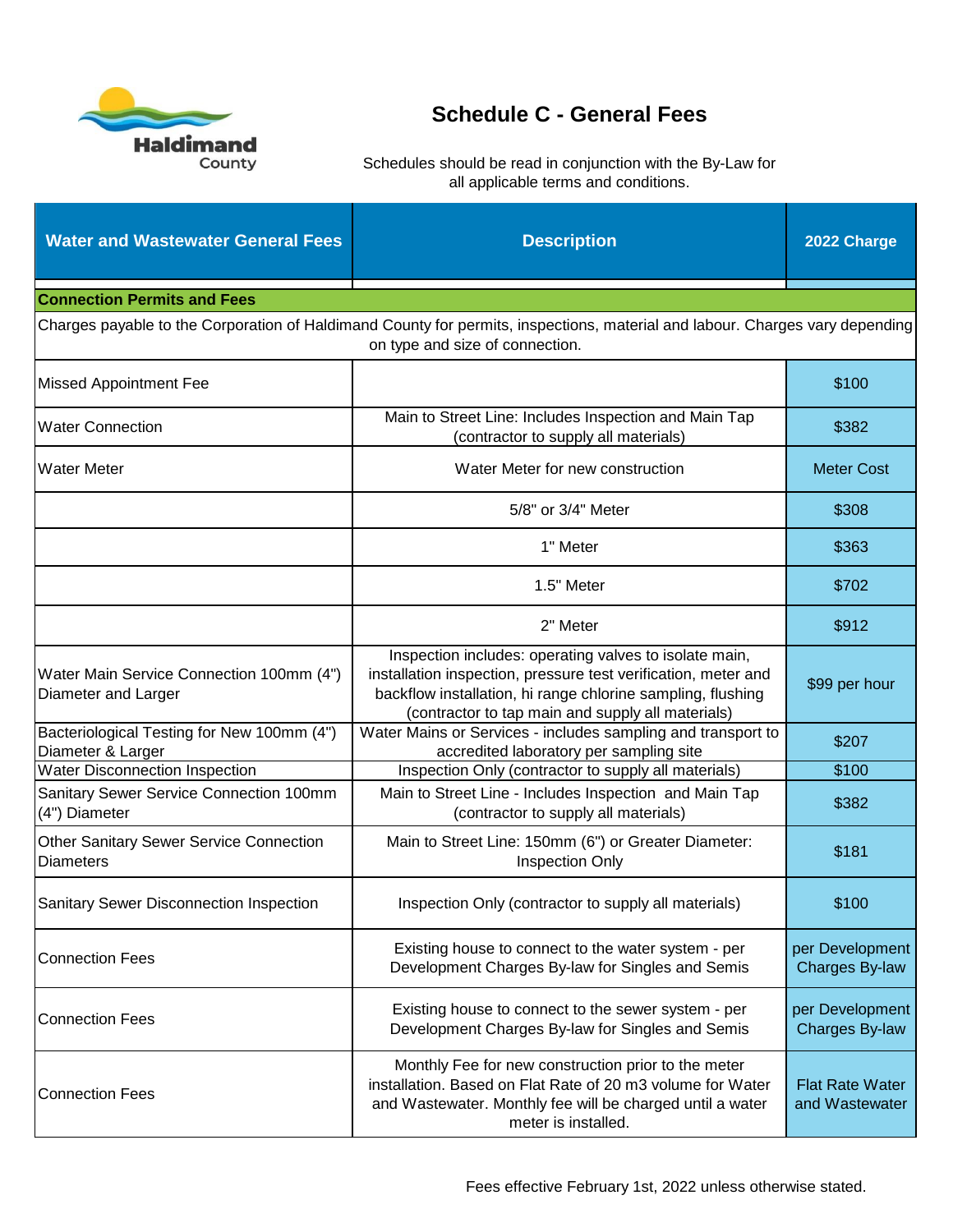

| <b>Water and Wastewater General Fees</b>                                                                                                                                                                                                                                                                                                                                                                                                                                                                                                                                                                                                                                                                                                                                                                                                                                                                                                                                                                                                                                                                                                                                        | <b>Description</b>                                                                                                                                                                                                                                                                                                                                                                                                                | 2022 Charge |  |  |
|---------------------------------------------------------------------------------------------------------------------------------------------------------------------------------------------------------------------------------------------------------------------------------------------------------------------------------------------------------------------------------------------------------------------------------------------------------------------------------------------------------------------------------------------------------------------------------------------------------------------------------------------------------------------------------------------------------------------------------------------------------------------------------------------------------------------------------------------------------------------------------------------------------------------------------------------------------------------------------------------------------------------------------------------------------------------------------------------------------------------------------------------------------------------------------|-----------------------------------------------------------------------------------------------------------------------------------------------------------------------------------------------------------------------------------------------------------------------------------------------------------------------------------------------------------------------------------------------------------------------------------|-------------|--|--|
| <b>Testing of Water Meters</b>                                                                                                                                                                                                                                                                                                                                                                                                                                                                                                                                                                                                                                                                                                                                                                                                                                                                                                                                                                                                                                                                                                                                                  |                                                                                                                                                                                                                                                                                                                                                                                                                                   |             |  |  |
|                                                                                                                                                                                                                                                                                                                                                                                                                                                                                                                                                                                                                                                                                                                                                                                                                                                                                                                                                                                                                                                                                                                                                                                 | Customers may request that their water meter be tested. If the meter is found to<br>be accurate, the customer must pay carrying charges and cost of testing, in<br>addition to payment in full of the bill(s) in question. The following is an excerpt<br>from Haldimand County's Water Use By-Law describing how the charge for<br>testing of meters works.                                                                      |             |  |  |
| "No person shall test any meter except the Water Purveyor. The Water Purveyor<br>shall remove and test any meter by an owner or agent of the owner. If the meter<br>is found to be inaccurate, Haldimand shall adjust the water bill accordingly. A<br>new or rebuilt displacement meter from 17mm (5/8) to 50mm (2") in size will be<br>deemed to be inaccurate if it records outside of the accuracy limits of 98.5 to<br><b>Testing Requests</b><br>101.5 percent on high and intermediate flows and 95.0 to 101.0 percent on low<br>flows. New and rebuilt compound meters, turbine meters, multi-jet meters and<br>propeller meters from 50mm (2") to 250mm (10") in size will be deemed to be<br>inaccurate if they record 2 percent higher or lower than the manufacturers'<br>recommended accuracy limits. Repaired meters of all sizes will be deemed to be<br>inaccurate if they record outside of the accuracy limit of 90 percent minimum. A<br>rebuilt meter is defined as one that has had the measuring element replaced with<br>a factory-made new unit. A repaired meter is defined as one that has had the old<br>measuring element cleaned and refurbished." |                                                                                                                                                                                                                                                                                                                                                                                                                                   |             |  |  |
| <b>External Testing</b>                                                                                                                                                                                                                                                                                                                                                                                                                                                                                                                                                                                                                                                                                                                                                                                                                                                                                                                                                                                                                                                                                                                                                         | Testing done at customer's request - includes meter removal,<br>100% cost<br>shipment and cost of test<br>recovery                                                                                                                                                                                                                                                                                                                |             |  |  |
| <b>Water Turn On/Off</b>                                                                                                                                                                                                                                                                                                                                                                                                                                                                                                                                                                                                                                                                                                                                                                                                                                                                                                                                                                                                                                                                                                                                                        |                                                                                                                                                                                                                                                                                                                                                                                                                                   |             |  |  |
|                                                                                                                                                                                                                                                                                                                                                                                                                                                                                                                                                                                                                                                                                                                                                                                                                                                                                                                                                                                                                                                                                                                                                                                 | A customer may request their water be turned on or off due to an internal plumbing problem or for seasonal protection of the<br>plumbing. Haldimand County Finance may initiate a turn off due to non-payment of a bill. The following is an excerpt of<br>Haldimand County's Water Use By-Law.                                                                                                                                   |             |  |  |
|                                                                                                                                                                                                                                                                                                                                                                                                                                                                                                                                                                                                                                                                                                                                                                                                                                                                                                                                                                                                                                                                                                                                                                                 | "No person shall turn off or turn on a water service except the Water Purveyor. If the Water Purveyor is requested to turn off or<br>turn on a water service, a service charge as detailed in Miscellaneous Charges is to be paid, it being understood that no water<br>service will be turned off or turned on unless the consumer or another person authorized in writing to act on his behalf, is<br>present on the premises." |             |  |  |
| During Normal Working Hours                                                                                                                                                                                                                                                                                                                                                                                                                                                                                                                                                                                                                                                                                                                                                                                                                                                                                                                                                                                                                                                                                                                                                     | Water Turn On<br>\$100                                                                                                                                                                                                                                                                                                                                                                                                            |             |  |  |
| During Normal Working Hours                                                                                                                                                                                                                                                                                                                                                                                                                                                                                                                                                                                                                                                                                                                                                                                                                                                                                                                                                                                                                                                                                                                                                     | Water Turn Off<br>\$100                                                                                                                                                                                                                                                                                                                                                                                                           |             |  |  |
| <b>During Normal Working Hours</b>                                                                                                                                                                                                                                                                                                                                                                                                                                                                                                                                                                                                                                                                                                                                                                                                                                                                                                                                                                                                                                                                                                                                              | Water Turn On/Off Same Day for Fix and Repair<br>\$112                                                                                                                                                                                                                                                                                                                                                                            |             |  |  |
| <b>During Normal Working Hours</b>                                                                                                                                                                                                                                                                                                                                                                                                                                                                                                                                                                                                                                                                                                                                                                                                                                                                                                                                                                                                                                                                                                                                              | Water Turn On and Meter Reconnection<br>\$112                                                                                                                                                                                                                                                                                                                                                                                     |             |  |  |
| <b>During Normal Working Hours</b>                                                                                                                                                                                                                                                                                                                                                                                                                                                                                                                                                                                                                                                                                                                                                                                                                                                                                                                                                                                                                                                                                                                                              | Water Turn Off and Meter Disconnection<br>\$112                                                                                                                                                                                                                                                                                                                                                                                   |             |  |  |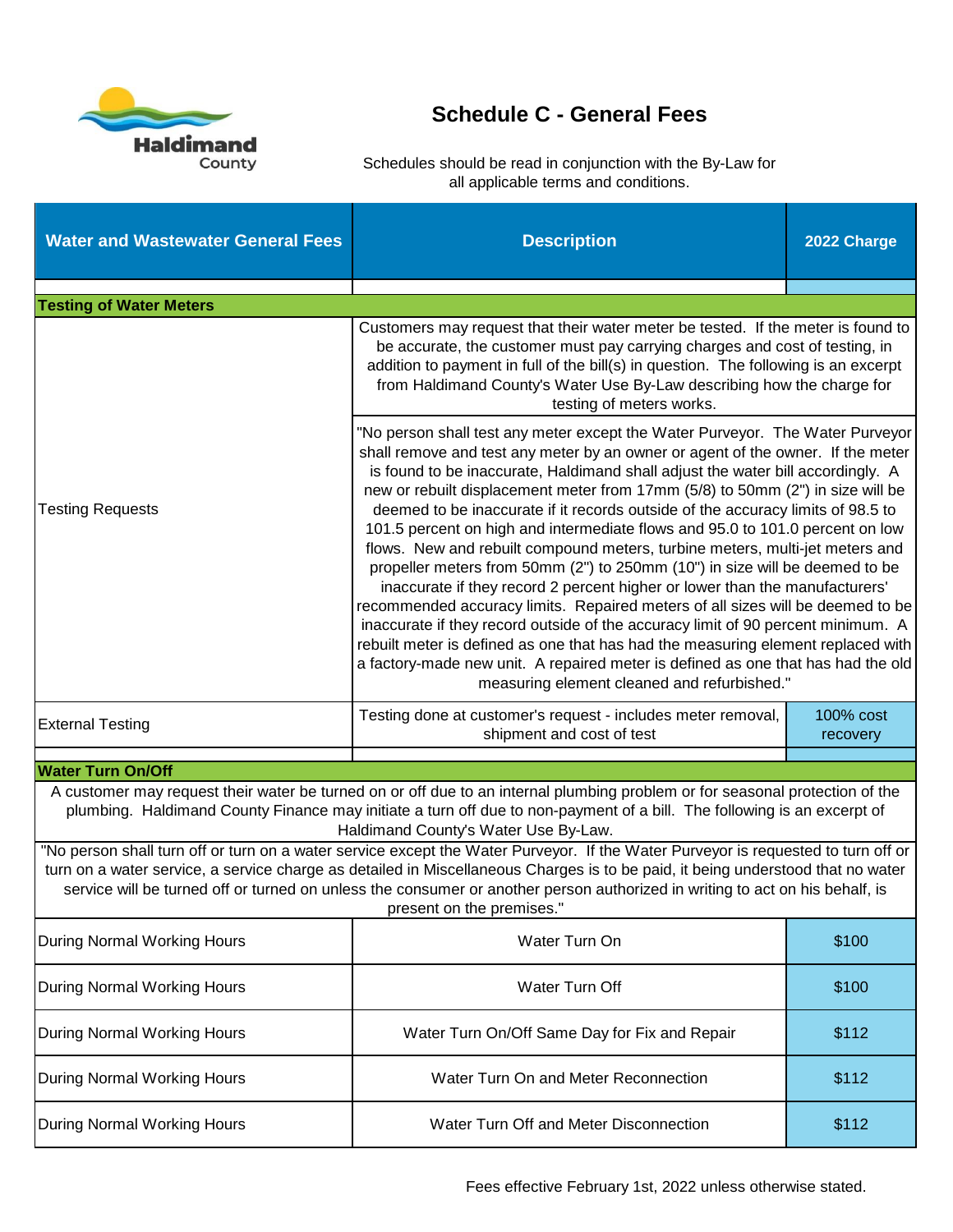

| <b>Water and Wastewater General Fees</b>                                                                         | <b>Description</b>                                                                                                                                                                                                     | 2022 Charge                    |
|------------------------------------------------------------------------------------------------------------------|------------------------------------------------------------------------------------------------------------------------------------------------------------------------------------------------------------------------|--------------------------------|
| During Normal Working Hours                                                                                      | Water Meter Removal or Install                                                                                                                                                                                         | \$21                           |
| Outside of Normal Working Hours                                                                                  | Water Turn On                                                                                                                                                                                                          | \$219                          |
| Outside of Normal Working Hours                                                                                  | Water Turn Off                                                                                                                                                                                                         | \$219                          |
| Outside of Normal Working Hours                                                                                  | Water Turn On and Meter Reconnection                                                                                                                                                                                   | \$264                          |
| Outside of Normal Working Hours                                                                                  | Water Turn Off and Meter Disconnection                                                                                                                                                                                 | \$264                          |
| Outside of Normal Working Hours                                                                                  | Water Meter Removal or Install                                                                                                                                                                                         | \$44                           |
| <b>Winter Control Service Calls</b>                                                                              |                                                                                                                                                                                                                        |                                |
|                                                                                                                  | Customers may call the County to perform certain services caused by cold weather conditions.                                                                                                                           |                                |
| Thawing Frozen Water Service Lines                                                                               | During Normal Working Hours (per hour) (min. 1 hr)                                                                                                                                                                     |                                |
| Thawing Frozen Water Service Lines                                                                               | Outside of Normal Working Hours (per hour) (min. 2 hrs)                                                                                                                                                                |                                |
| Replacement of Water Meter due to Frost<br>Plate damage                                                          | <b>During Normal Working Hours</b>                                                                                                                                                                                     | <b>Meter Cost plus</b><br>\$99 |
| Replacement of Water Meter due to Frost<br>Plate damage                                                          | Outside of Normal Working Hours                                                                                                                                                                                        | Meter Cost plus<br>\$259       |
|                                                                                                                  | 5/8" or 3/4" Meter                                                                                                                                                                                                     | \$308                          |
|                                                                                                                  | 1" Meter                                                                                                                                                                                                               | \$363                          |
|                                                                                                                  | 1.5" Meter                                                                                                                                                                                                             | \$702                          |
|                                                                                                                  | 2" Meter                                                                                                                                                                                                               | \$912                          |
| <b>Sanitary Sewer Rodding/Teley Video</b>                                                                        |                                                                                                                                                                                                                        |                                |
|                                                                                                                  | If County staff determine that a sewer line blockage is the property owner's responsibility, the charges below will be billed.<br>Services provided outside of normal working hours will be charged a minimum 2 hours. |                                |
| <b>Sanitary Sewer Rodding</b>                                                                                    | During Normal Working Hours - each full or additional hours<br>\$293<br>(min. 1 hr)                                                                                                                                    |                                |
| Outside of Normal Working Hours - each full or additional<br><b>Sanitary Sewer Rodding</b><br>hours (min. 2 hrs) |                                                                                                                                                                                                                        | \$514                          |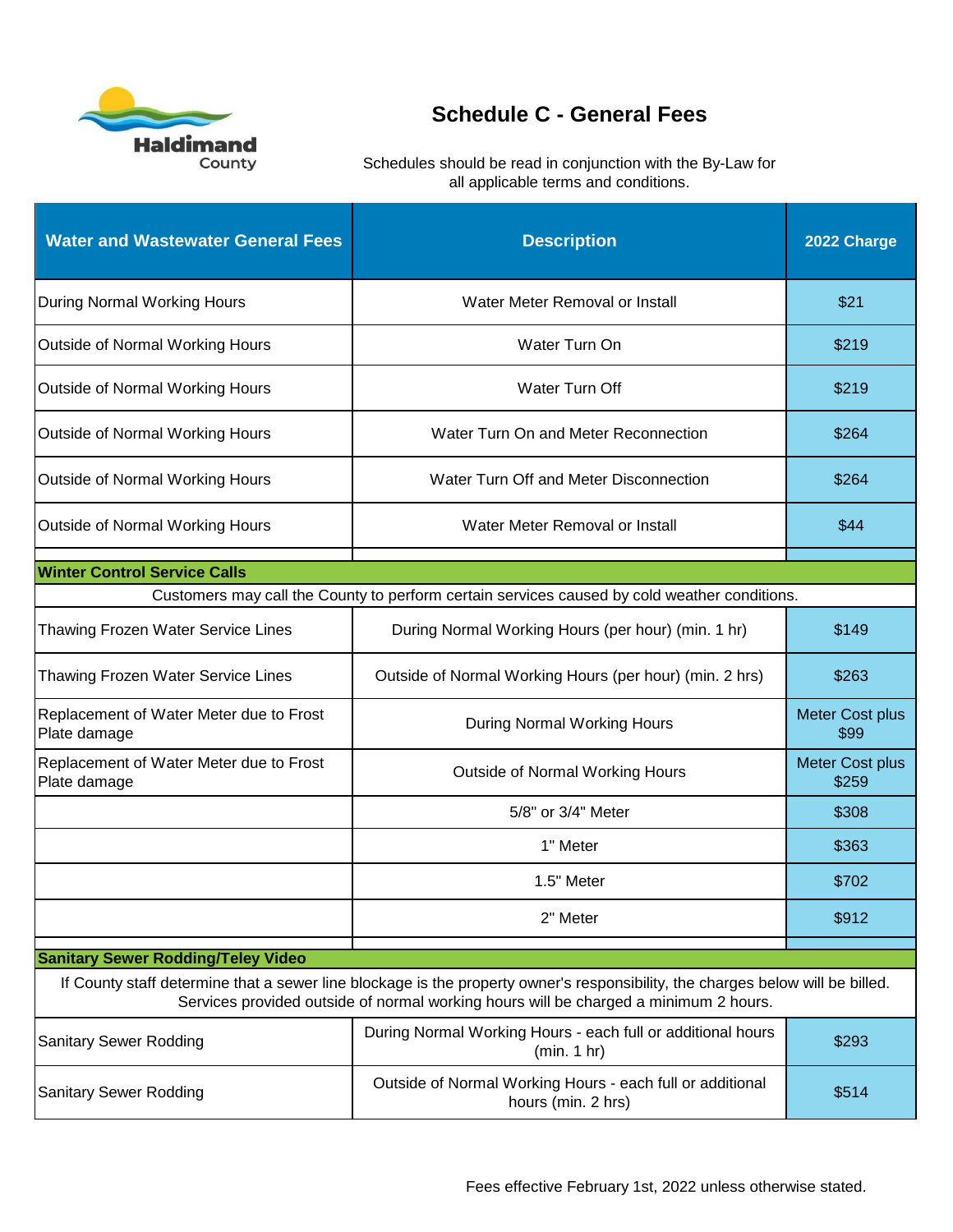

| <b>Water and Wastewater General Fees</b>                                     | <b>Description</b>                                                                                                                                              | 2022 Charge                  |
|------------------------------------------------------------------------------|-----------------------------------------------------------------------------------------------------------------------------------------------------------------|------------------------------|
| Sewer Video                                                                  | Sewers will be videoed during normal working hours only.<br>Rate is per hour with a minimum of a one (1) hour charge                                            | \$248                        |
| <b>Dye Testing</b>                                                           | During normal working hours (min. 1 hr)                                                                                                                         | \$146                        |
| <b>Dye Testing</b>                                                           | Outside of normal working hours (min. 2 hrs)                                                                                                                    | \$258                        |
| Vactor Charge                                                                | During normal working hours (min. 1 hr)                                                                                                                         | \$305                        |
| Vactor Charge                                                                | Outside of normal working hours (min. 2 hrs)                                                                                                                    | \$558                        |
| <b>Wastewater Charges</b>                                                    |                                                                                                                                                                 |                              |
| Sewer Sludge Storage Costs                                                   | Sludge Storage - Townsend Lagoon per Cubic Meter (m3)                                                                                                           | \$4.992                      |
| Sanitary Discharge Agreement                                                 | Over-strength discharge fee formula "R" value ("R" means the<br>rate for sewage treatment in\$/m3 of sewage flow as set out<br>from time to time by the County) | \$1.10                       |
| Sanitary Discharge Agreement                                                 | New discharger information report administrative fee                                                                                                            | \$266                        |
| Sanitary Discharge Agreement                                                 | Existing discharger information report administration fee                                                                                                       | \$266                        |
| Sanitary Discharge Agreement                                                 | Sanitary discharge agreement annual administration fee                                                                                                          | \$1,593                      |
| Sanitary Discharge Agreement                                                 | Sanitary discharge agreement amendment request application<br>processing fee                                                                                    | \$266                        |
| Sanitary Discharge Agreement                                                 | Application for a hauled sewage discharge permit processing<br>fee                                                                                              |                              |
| Sanitary Discharge Agreement                                                 | Annual hauled sewage discharge permit processing fee                                                                                                            | \$266                        |
| Sanitary Discharge Agreement                                                 | Haldimand County assistance with all other additional<br>requests                                                                                               |                              |
| Wastewater Discharge Program                                                 | Application fee                                                                                                                                                 | \$266                        |
| Wastewater Discharge Program                                                 | <b>Engineering Compliance Report</b>                                                                                                                            | <b>100% Cost</b><br>Recovery |
| Wastewater Discharge Program                                                 | Meter Testing, Meter Calibration, Meter Installation, Other<br>administrative costs                                                                             |                              |
| <b>Other Services</b>                                                        |                                                                                                                                                                 |                              |
| Inspection of external services                                              |                                                                                                                                                                 | <b>100% Cost</b><br>Recovery |
| Installation of Communication Antennae<br><b>System on County Facilities</b> | Other Agencies or Departments of the County                                                                                                                     | No Charge                    |
| Installation of Communication Antennae<br><b>System on County Facilities</b> | Local Emergency Services, Provincial and Federal Agencies<br>or Ministries per year, per mounting                                                               | \$2,906                      |
| Installation of Communication Antennae<br><b>System on County Facilities</b> | <b>Private Enterprises</b>                                                                                                                                      | <b>Per Contract</b>          |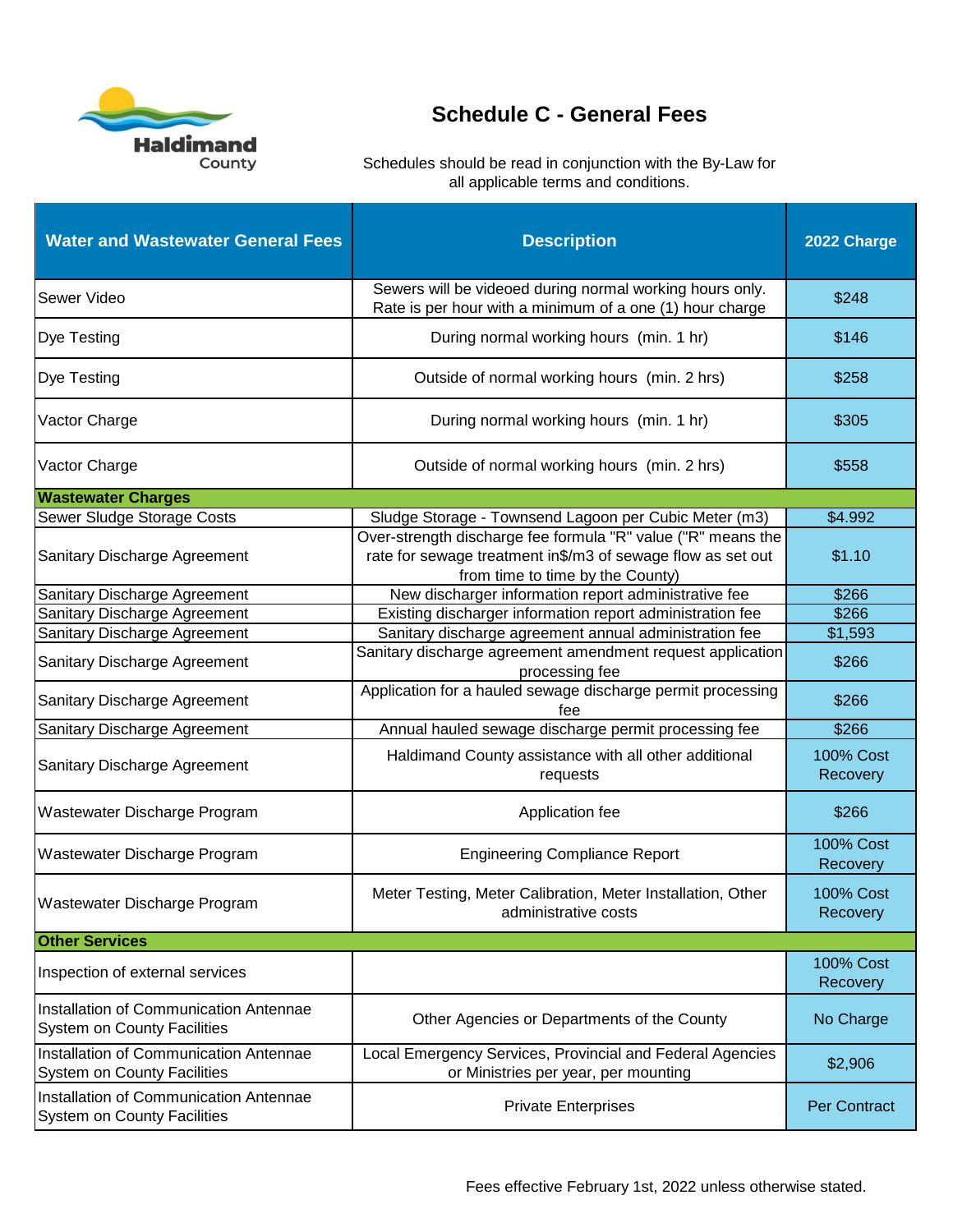

| <b>Water and Wastewater General Fees</b>                     | <b>Description</b>                                                                                                          | 2022 Charge |
|--------------------------------------------------------------|-----------------------------------------------------------------------------------------------------------------------------|-------------|
| <b>Administration Fees and Late Payment Interest Charges</b> |                                                                                                                             |             |
|                                                              | Note: the following charges may be administered by a 3rd party on behalf of the County                                      |             |
| Arrears Certificate                                          |                                                                                                                             | \$17.50     |
| Non-sufficient Funds Charge (NSF)                            |                                                                                                                             | \$38.00     |
| <b>Credit Reference/Credit Check</b>                         |                                                                                                                             | \$17.50     |
| Account Setup Charge                                         |                                                                                                                             | \$35.00     |
| Late Payment Interest Charges:                               |                                                                                                                             |             |
|                                                              | Per Month                                                                                                                   | 1.25%       |
|                                                              | Per Year                                                                                                                    | 15.00%      |
| Transfer to Property Tax Account for<br>Collection           | adding water and wastewater charges that remain unpaid<br>\$35.00<br>after the due date, to the property tax owners account |             |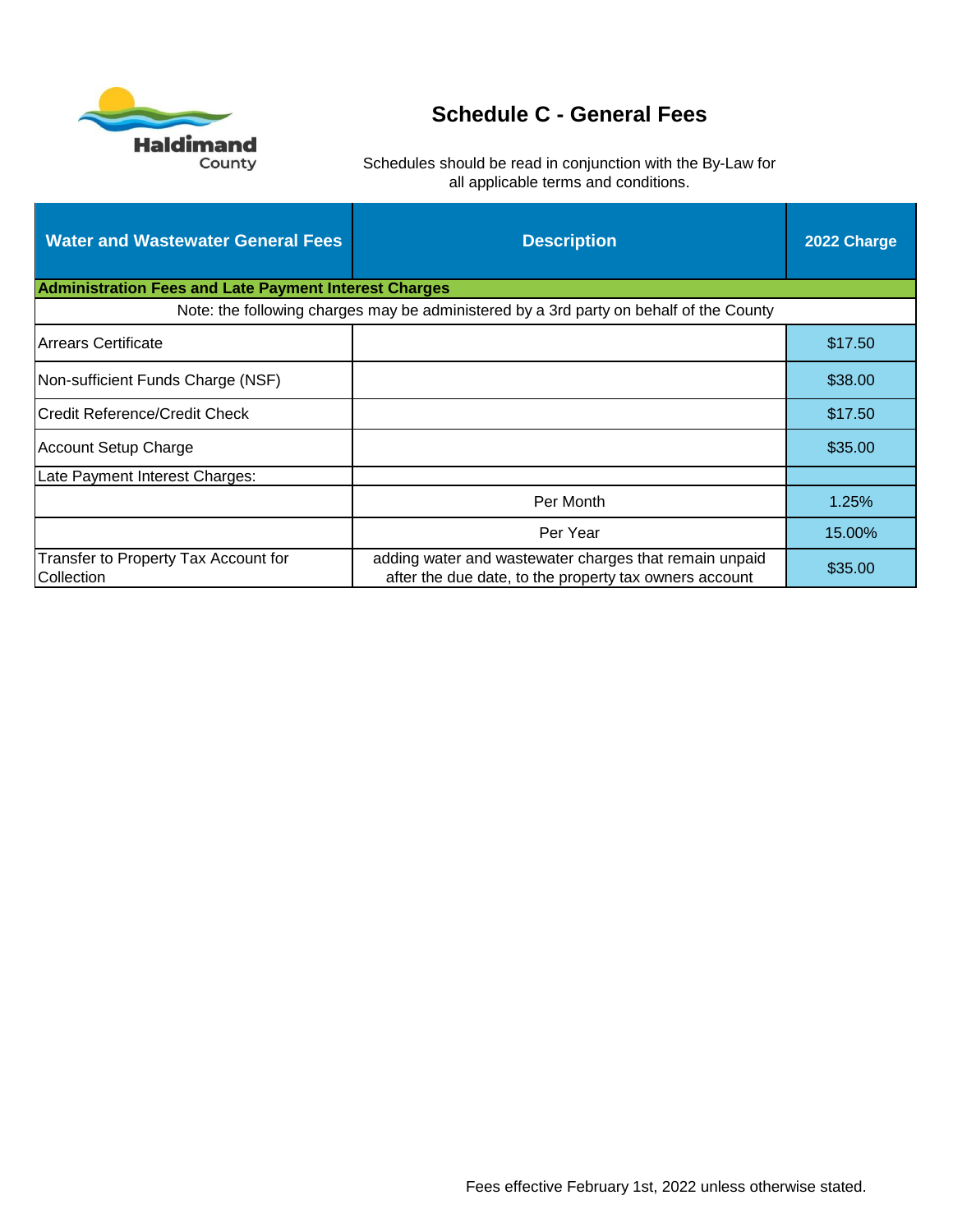

# **Schedule D - Refusal & Tampering**

| <b>Water and Wastewater Access</b><br><b>Refusal and Tampering Charges</b>                                                                                                          | <b>Description</b>                                                                                                                                                                                                                         | 2022 Charge                                                                      |  |
|-------------------------------------------------------------------------------------------------------------------------------------------------------------------------------------|--------------------------------------------------------------------------------------------------------------------------------------------------------------------------------------------------------------------------------------------|----------------------------------------------------------------------------------|--|
|                                                                                                                                                                                     | Refusal of Entry for Inspection, Installation, Repair or Replacement of Meters/Equipment, Water Service Leaks                                                                                                                              |                                                                                  |  |
|                                                                                                                                                                                     | These fees outline the applicable charges to residents who refuse access required for maintenance, inspection,<br>installation, repair or replacement of meters/equipment.                                                                 |                                                                                  |  |
| Disconnect from the System                                                                                                                                                          | Applicable to non-paying derelict properties. Costs to<br>be recovered by the owner. Disconnect at property line<br>or main is at the discretion of the County. Charges<br>unpaid will be added to tax account following proper<br>process | <b>100% Cost</b><br>Recovery                                                     |  |
| <b>Refuse Access</b>                                                                                                                                                                | Shut off - this is only an option if owner is refusing<br>access and not paying their bill                                                                                                                                                 | <b>100% Cost</b><br>Recovery +<br>continuation of<br>monthly basic<br>charge fee |  |
| <b>Refuse Access</b>                                                                                                                                                                | Monthly meter read estimate                                                                                                                                                                                                                | \$64.00                                                                          |  |
| <b>Refuse Access</b>                                                                                                                                                                | Police attendance for enforcement                                                                                                                                                                                                          | <b>100% Cost</b><br>Recovery                                                     |  |
| <b>Refuse Access</b>                                                                                                                                                                | Court costs to gain entry                                                                                                                                                                                                                  | <b>100% Cost</b><br>Recovery                                                     |  |
| Meter Pit Installation                                                                                                                                                              | Applicable cost for owners who refuse access to<br>property                                                                                                                                                                                |                                                                                  |  |
| Tampering                                                                                                                                                                           | Charge for tampering with Water Meter and/or Water<br>Service. All costs of repairs to services and equipment<br>will be recovered 100% in addition to the Tampering<br>Charge and estimated consumption charges.                          | \$557.00                                                                         |  |
| When it is determined that a meter fails to register accurately the quantity of water consumed, during the period of such<br>failure the quantity shall be estimated by the County. |                                                                                                                                                                                                                                            |                                                                                  |  |